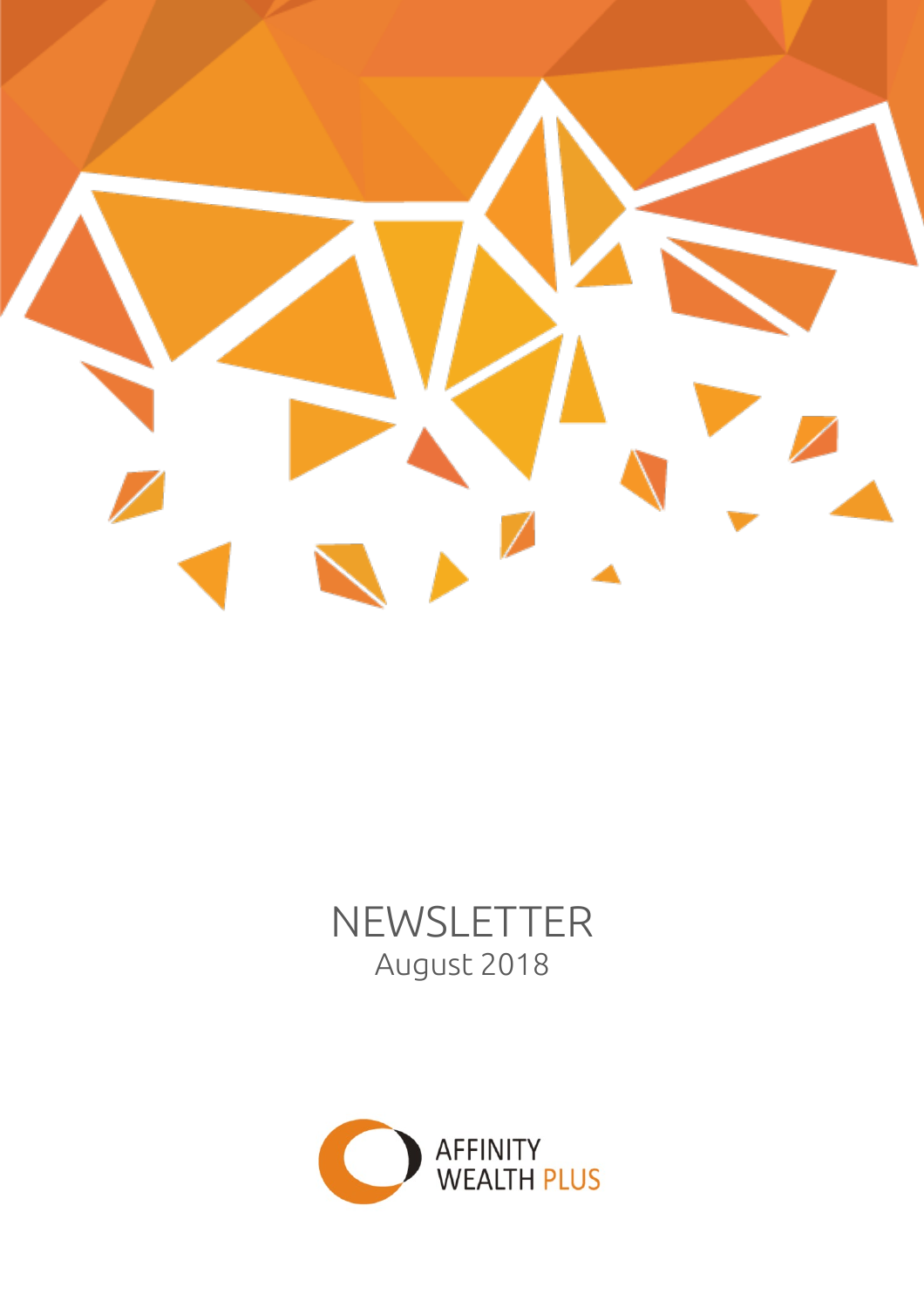# Introduction

In this newsletter, we take a step back from the short term noise to look at some underlying demand factors that affect investment markets: the interplay between owner-occupiers and investors in the residential property market; and the semi-regular reactions to the threat of tariff 'wars' on global share markets. Please enjoy!

#### A look at history… the efficient markets theory

Chances are you have never heard of a chap named Harry Markowitz. Markowitz is an American economist who shared the 1990 Nobel Prize for Economics. He was born on August 24 1927, and will turn 91 later this month.

Markowitz is best known for his work on modern portfolio theory. This is an investment theory which suggests that investors aim for the most 'efficient' balance of risk and return in an investment portfolio. When plotted on a graph of risk and return, the different combinations of the most efficient risk for a given level of return form what is known as the 'efficient frontier.'

The efficient frontier informs almost all managed investment models – even those that try to beat the market do so by trying to perform beyond the efficient frontier. Those funds that try simply to match the market try to position their portfolios on the efficient frontier. So, Markowitz and his colleagues have had an enormous influence on managed investing.



**Andrew Malins** 07 3725 6100 andrew@affinityplus.com.au www.affinityplus.com.au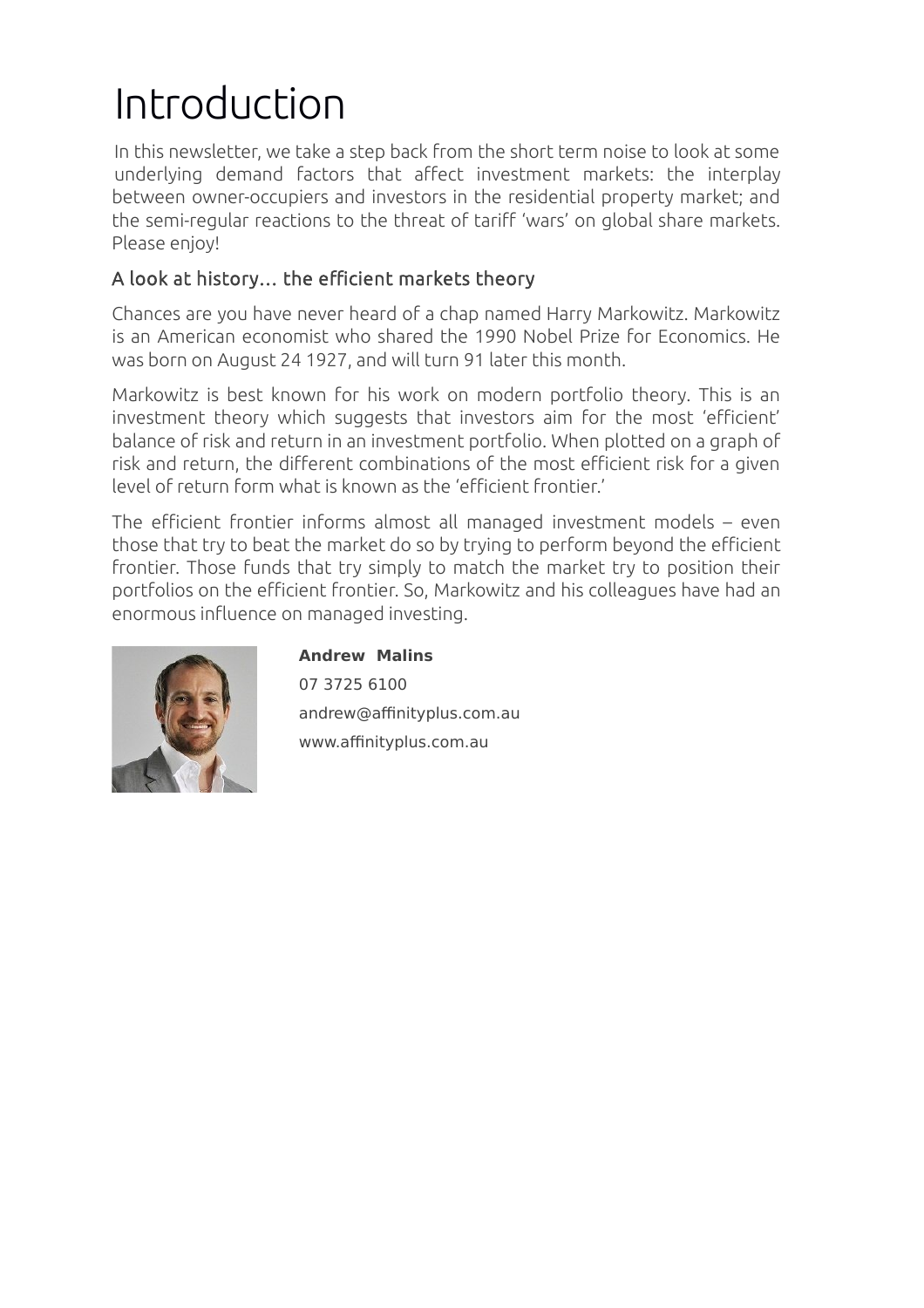## Property Market

In our last newsletter, we reported that residential property prices had fallen in general across Australia, with some regional variation. Here is how the ABS pictured things:



In this newsletter, we thought we would look a little more closely at some of the factors at play when prices rise or fall. This flows nicely from the observation that we have been making for many months and which is reflected in the graphic above: average prices for housing in Australia are falling.

The main two factors in any market are, of course, supply and demand. When demand exceeds supply, the potential purchasers compete to buy the available property. The only way to compete as a buyer is to offer a higher price. When many buyers do this, general prices rise.

When supply exceeds demand, sellers compete to attract the available buyers. The only way to compete as a seller is to offer a lower price. When many people do this, general prices fall.

One of the complicating factors in any market is the fact that participants in the market (buyers and sellers) respond to many different influences. In the property market, there is of course one over-riding influence: people need a place to live. In terms of purchasing (as against renting), this leads to demand from a particular group called 'owner-occupiers' – people who own the home they are living in (including those repaying a loan on that home).

When it comes to having a place to live, the alternative to owner-occupation is, of course, renting. Renters use property owned by investors. In this way, all residential property is owned by either an owner-occupier or an investor. Therefore, demand for residential property must come from one of those two sources.

Some of the influences on these two groups will be shared. Others will be unique to one or the other group. An example of this is the different lending requirements imposed on loans to owneroccupiers compared to loans for investors. Put simply, investors pay more for borrowed money. They tend also to need to meet other banking requirements as well.

Of course, there is also substantial variation within the groups. Compare, for example, a young first home buyer and an older 'downsizer.' They are both owner-occupiers. However, they will generally be responding to very different personal motivations.

Owner-occupiers and investors do have one fundamentally different motivation. Investors wish to make money from their investment. This money can be made in some combination of rent (known as the 'income return') or selling at a profit (known as the 'capital return'). Both of these returns are a function of demand, and so investors typically aim to buy or build properties for which future demand is likely to be high (or, at least, this is what they *should* be aiming for!).

Owner-occupiers, on the other hand, are more interested in buying or building a place to live. There will be more personal factors that influence their decision.

There is, of course, some cross over between these personal factors and the general demand that investors are seeking. If the personal factors are shared between many owner-occupiers, then they will form part of that general demand. Many people like to live near a beach, for example. So, properties near to a popular beach will be attractive to owner-occupiers and investors alike.

Indeed, a canny property investor will be seeking a property that is also attractive to owner-

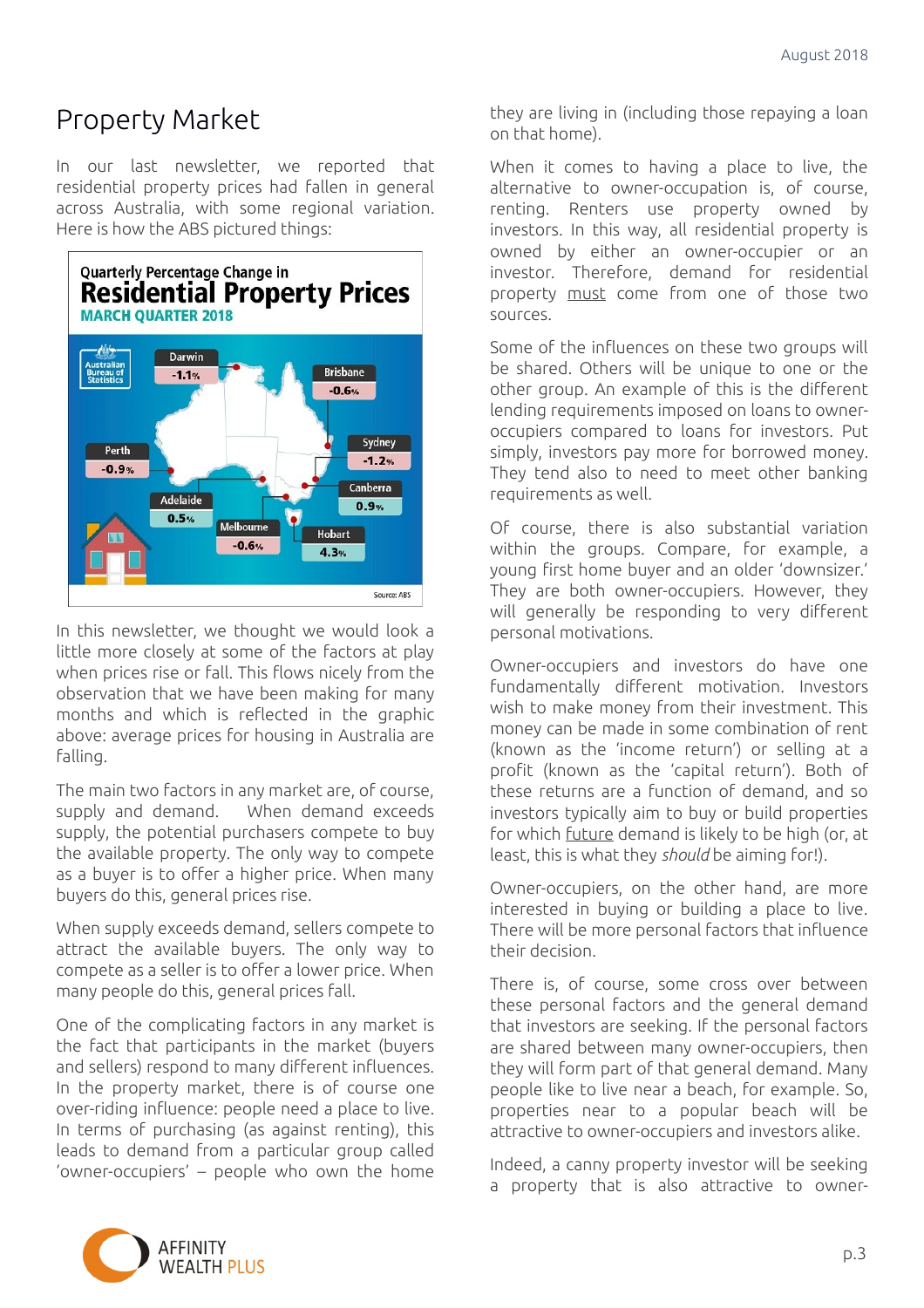occupiers. This will maximise their return – especially their capital return – as demand will be higher. The idea of successful property investment is to buy a property that many people may wish to buy from you later on.

That means that a property investor needs to think about what type of property owneroccupiers want to live in, both now and in the future. Much of this is done intuitively, but there is also some empirical data that can be very useful.

According to the 2016 census, 59% of people living in apartments were renting that apartment. This compares to just 21% of people living in separate houses. What is more, it looks like those people who are currently renting an apartment will go on later to buy a separate house. Here is the breakdown of age and apartment dwelling, provided by the ABS:



The graph shows that the highest proportion of the population living in apartments is people aged 25-34. This is, of course, also the age group within which people are most likely to be single and least likely to live with a family: people younger than 25 are likely to still be living with their parents. People older than 34 are likely to be living with their own children.

At a very basic level, the data shows that owneroccupiers generally prefer to live in separate housing. For investors, and especially those who seek to get more of their return in the form of capital growth, this should be a signal for them to prefer separate housing over apartments. If the ultimate aim is to own a property that could

later be sold to any one of several competing owner-occupiers, then buying separate housing is the way to go.

This may be reinforced by the changing profile of the housing market. Also in 2016, the ABS reported that 1 in 6 of all households lived in an apartment. This was an increase from 1 in 8 in 1991. So, over a 25-year period, apartment living became more popular. The figures actually represent a 33% increase in the number of households living in apartments. Apartments comprise a greater proportion of all housing.

Much of this increase is facilitated by the increase in high-rise apartments. In 1991, less than 20% of apartments were in blocks of four or more storeys. By 2016, this had doubled:





At first glance, this might encourage investors to lessen their preference for separate housing and think more positively about apartments. But this would be missing a key point: as the proportion of all housing that is separate (that is, not an apartment) falls, this type of property becomes *more scarce*. That is, the relative supply of separate housing reduces. As we know, when supply falls, prices rise, unless there is a fall in demand at the same time.

So, as separate houses become relatively less available, their general prices will stay higher relative to apartments. This is inevitable, because apartments are less attractive to owneroccupiers, the largest buying sector of the market.

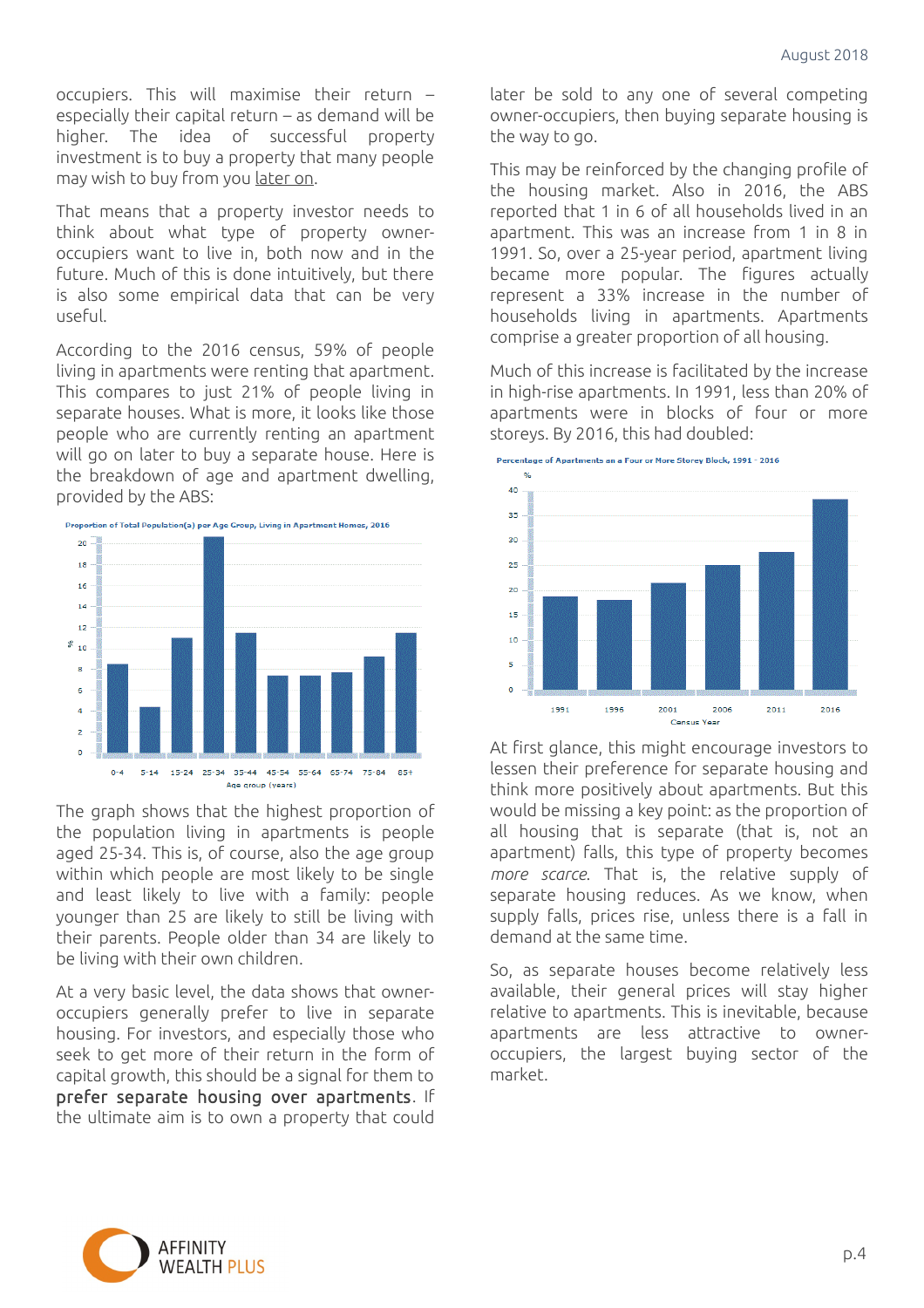### The Share Market

The month of July was another 'bumpy' one for the Australian share market. As we went to press, here is how the month looked for the ASX 200 (thanks, Google!):



As the graph shows, the market generally wanted to move 'up' (that is, overall there was more sentiment to buy than sell). But at least three times there were substantial reversals in the prevailing sentiment. Prices dropped across the board.

Largely, this was due to international influences on market sentiment. Much of the international mood of late comes from



the US (the world's largest economy) and its decision to impose tariffs on various imported products.

These tariffs are having a big impact on share markets around the world.

So, what exactly is a tariff? Economist William Hauk defines tariffs as follows:

*A tariff is basically a tax on imports that raises the price of foreign company's products for American consumers, putting imports at a disadvantage to domestic producers.*

In March 2018, the US imposed tariffs of 25% on imported steel and aluminium. While much of the commentary around this seemed to suggest that





the move targeted China as a producer of imported steel (the idea was 'sold' on national security grounds), in fact the

largest producer of steel imported into the US is Canada, its northern neighbour.

The last part of Hauk's definition is the important part: the idea of a tariff is to encourage domestic producers by making their products comparatively cheaper than imported products.

In theory, this can sound fine. Tariffs help domestic producers. But in reality, markets do not like the idea of tariffs. This is because tariffs distort the natural economy, by encouraging domestic manufacturers to make things that could be made more cheaply elsewhere. Economic theory says that each component of an economy should focus on those goods and services which it provides most efficiently. Across the whole economy, this should minimise the cost of production and, as a result, maximise output.

'Maximising output' is another way of saying 'maximising the number of things that are being produced in the economy.' If we accept that the things an economy produces make life better, then maximising these things will make life as good as it gets.

If we think of the world as one large economy, which is increasingly the case, we see that tariffs discourage this specialisation. Countries that impose tariffs encourage their manufacturers to continue to make things that could be made more cheaply elsewhere. The net effect is that fewer things get made across the whole world.

But this is not the worst of it. The worst of it is that the countries who lose business because of the tariffs – the countries that produce the goods on which tariffs are imposed – become annoyed. They can tend to retaliate by imposing tariffs on goods that they import, which is what leads to talk of 'trade wars.'

A tariff war such as this leads to bigger problems through the impact on prices in the domestic markets in which the tariffs are imposed.

To give an example, China buys around \$US 116 billion of goods from the US each year. So, if it imposed tariffs on US-made goods, this would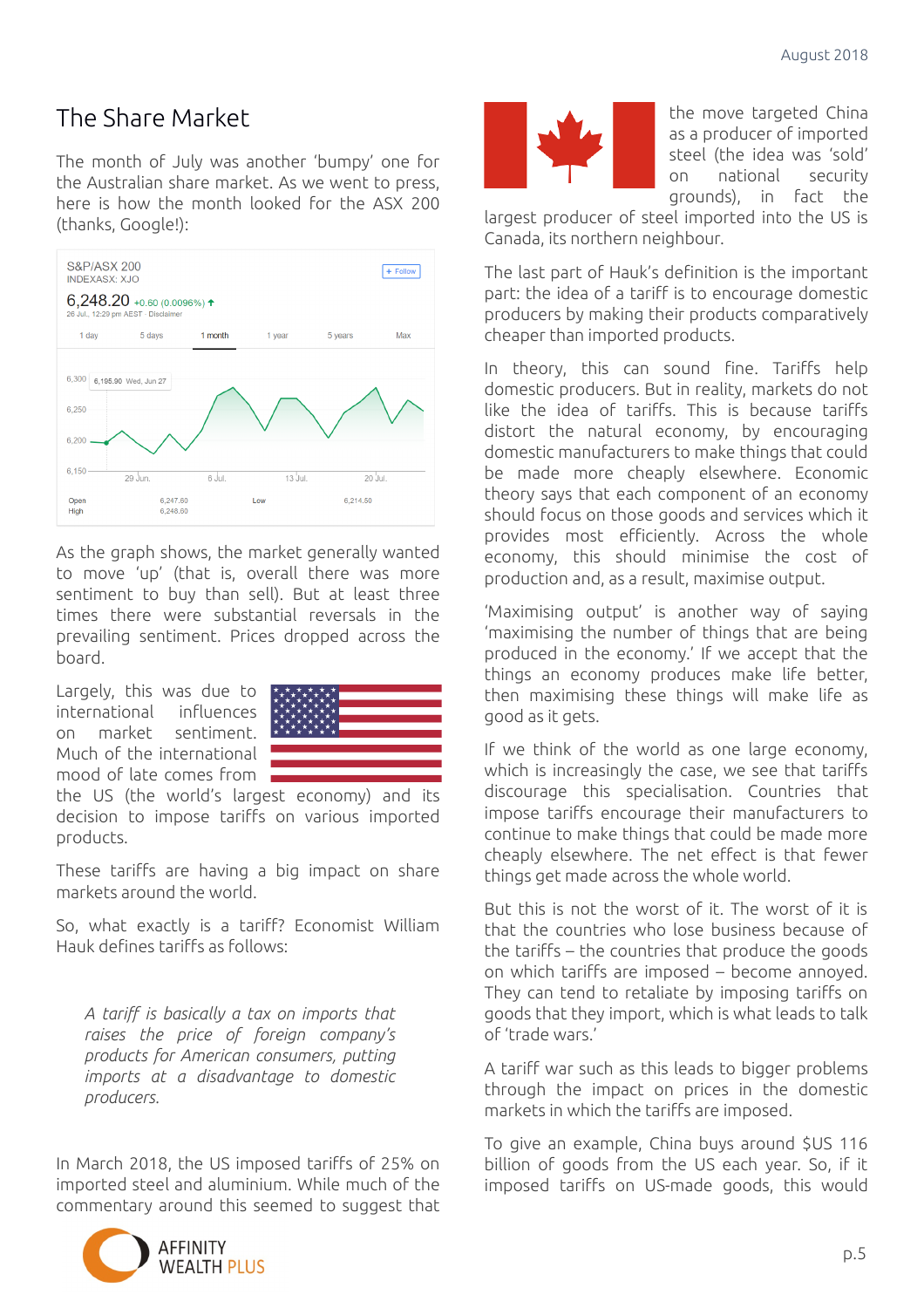

have some negative impact on these exports (from the US point of view). However, China sells more than \$US500 billion of goods to the US

each year. Tariffs raise the price of goods, and so tariffs make at least some of these goods more expensive to US consumers. As you know from managing your own household budget: higher prices means fewer purchases. Life gets more expensive.

History gives us a guide as to just how much more expensive. In 2001, the Bush administration imposed similar tariffs on steel imported to the US. Later analysis suggested that, for every job in the domestic US steel industry that was saved by the tariff, the loss to the economy as a whole, driven by higher prices paid by US consumers, was \$US 400,000. The main users of steel were the construction and the automotive industries, which bore the major brunt of these higher prices. US car manufacturing suffered in particular: domestic automotive sales in 1982 were the lowest of any year between 1977 and the present time. Simple proposition really: tariffs made steel more expensive. This in turn made cars more expensive – and so fewer people bought them. (Oil price rises at the same time did not help).

This was just the effect in the domestic US economy. In the event of reciprocal tariffs being imposed, the impact will also be felt in the country that reciprocates. Indeed, reciprocation is already being seen: Canada, for example, have imposed the same tariffs on steel imported from the



US. This now means that the price of steel has risen in both the US and Canada, with the collectors of tariffs being the only winners. Canada has also imposed some more strategic tariffs on localised industries in the US: whiskey, orange juice and maple syrup (of course). These tariffs are thought to have been imposed to create particular problems in parts of the US where political representatives have more influence – the house leaders of the US Senate is from Kentucky, the US's pre-eminent manufacturing state for whiskey.

So, what is the impact of all this on you and/or your super? Well, if global production moves away from maximum efficiency, then so will global profits. And if global profits fall, then owning a company is not worth as much. This makes shares less attractive, which leads to less buying demand, which sees share prices drop.

Of course, there is always more than one thing influencing the share market. And the day to day volatility of the market in July shows that the 'jury' remains undecided about whether a tariff war will eventuate – basically, daily statements from the major players leave people feeling more or less optimistic each day.

The fact that there has not been a prolonged period of pessimism (prices rose for the month in general) shows that many people remain optimistic that a trade war will not eventuate.

Here's hoping. Most households can't afford one.